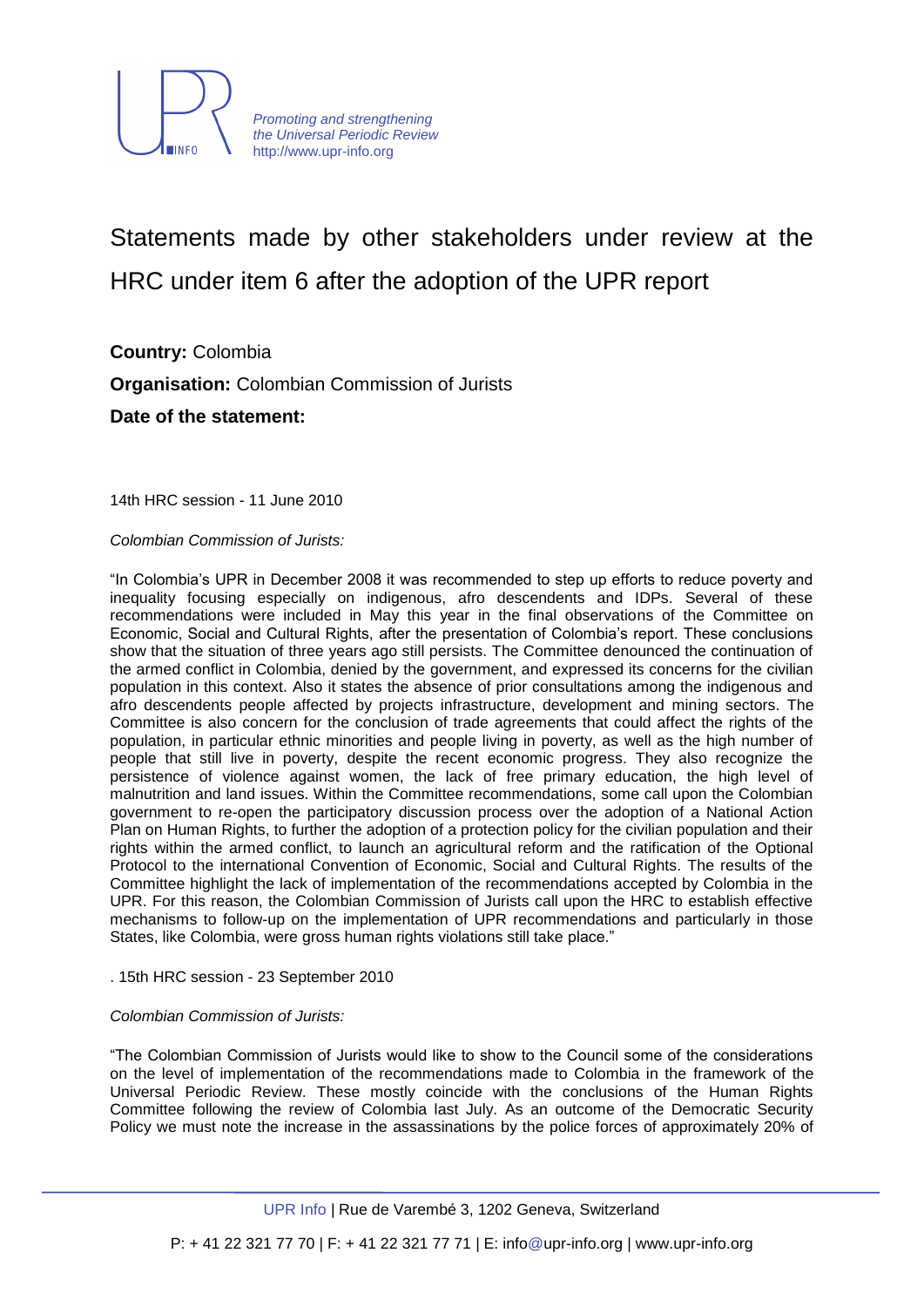

the 16.855 persons killed between 2002-2009. The increase is due to the systematic practice of extrajudicial executions as verified by the Special Rapporteur Philip Alston. That is highlighted also by the cemetery of Macarena (Meta) where almost 500 people were buried without being identified; the police reported on them as fallen in combat. Until June 2008 the paramilitary forces committed 4,300 murders and enforced disappearances following the beginning of the negotiations with the government. The guerrilla has made an average of 300 victims per year and there are 2 new millions of displaced persons. Colombia is the country with the highest percentage of homicides of trade unionists. The impunity of these crimes stands 96% and between January and September 2010 36 were assassinated. With respect to indigenous peoples and unlike what has been said at this Council this week, over the course of 2010 the number of indigenous people murdered stands 83 and few are the steps forward in drawing the programme to guarantee the safety of these peoples. Despite the outlined sentence against the militaries responsible for the homicide of Edwin Legarda, that is not a cause of pride for these state authorities because they denied the commission to be set up in retaliation for the participation of Aida Quilcué, high counsellor of CRIC and wife of Edwin, to this Council. The government limited with Decree 12/90 of 2008 the amount of the compensation to approximately 10.000 dollars in case of homicide and the draft of the victims law submitted this week to the Congress reiterates this limit. The application of the so called Law for Justice and Peace continues to be hampered by the extradition of paramilitary leaders to United States and the lack of final judgments after 5 years.

It is also evident the failure in breaking down the mobilization process of 12,000 paramilitaries in 2002 at the following of negotiations of this group with the government. Currently there are 13,000 of them in action. Mr President, the conclusions of the Human Rights Committee and the other four Committees which have reviewed Colombia over the course of the past year clearly point to the lack of implementation of recommendations accepted by Colombia in the framework of the UPR."

# . 16th HRC session - 18 March 2011

# *Colombian Commission of Jurists:*

"In compliance with the recommendations made to Colombia during the Universal Periodic Review and as was announced by the Vice-President to this Council the Government has submitted to the Congress a draft bill concerning compensation for victims of serious violations of human rights and international humanitarian law. Before this bill is adopted the Colombian Commission of Jurists wishes to refer to the structural failings of the bill which seriously limits the rights of victims.

The law will apply only to following 1986 in cases such as expropriation of land. Nor will boys and girls forcibly recruited be able to benefit unless they were released when they were still minors and the victims of expropriation and forced displacements among cities will not be included. In addition, the law deliberately excludes victims of paramilitaries now called "emerging gangs" which are responsible for killing, treats, extortions, acts of sexual violence, forced displacement and at least ten massacres in the last few months of 2010.

This bill has not been sufficiently consulted with victims. It is also worth mentioning the participation of peoples of African descent and indigenous descent who should be guaranteed the right to private consultation.

It is worrying that this bill does not clearly point out sources of the income which is going to be use to finance the measures adopted. Furthermore, political forces from the government coalition insist in establishing fiscal sustainability as a limit and the government has included standards so that the measures which increase the functions State"s institutions should be taken on with the budget already adopted. It is important to establish a consist relationship between the measures to find in the draft bill, the National Plan for Development and budget laws in order to guarantee that the rights of victims will effectively be satisfied.